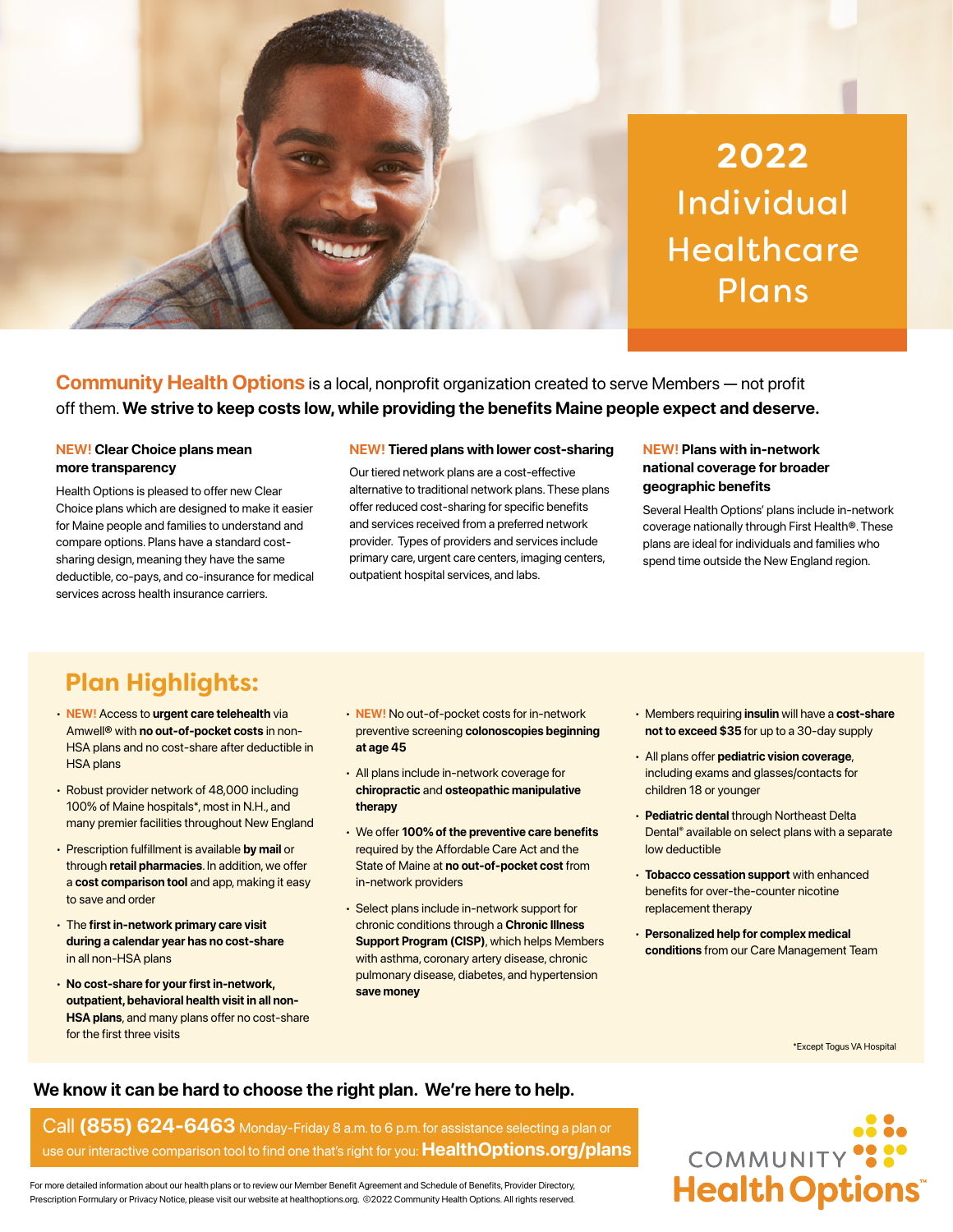|  |                                                                             |                                                                                        |                                                                                                                                                                                                                                           | RQ      |                                                                                                                                                                                                    |                                                                                                                                                                                                                                                                                                |                         |                                               |                                                                                                                                                                                                                                      |                                                |                                             |
|--|-----------------------------------------------------------------------------|----------------------------------------------------------------------------------------|-------------------------------------------------------------------------------------------------------------------------------------------------------------------------------------------------------------------------------------------|---------|----------------------------------------------------------------------------------------------------------------------------------------------------------------------------------------------------|------------------------------------------------------------------------------------------------------------------------------------------------------------------------------------------------------------------------------------------------------------------------------------------------|-------------------------|-----------------------------------------------|--------------------------------------------------------------------------------------------------------------------------------------------------------------------------------------------------------------------------------------|------------------------------------------------|---------------------------------------------|
|  |                                                                             |                                                                                        |                                                                                                                                                                                                                                           |         |                                                                                                                                                                                                    |                                                                                                                                                                                                                                                                                                |                         |                                               |                                                                                                                                                                                                                                      |                                                |                                             |
|  | Individual<br>Deductible                                                    | \$8,700                                                                                | $\frac{1}{2}$ \$8,700 $\frac{1}{2}$ \$8,700 $\frac{1}{2}$                                                                                                                                                                                 |         | \$7,500                                                                                                                                                                                            | $\frac{1}{2}$ \$7,500 $\frac{1}{2}$ \$7,500 $\frac{1}{2}$ \$7,000                                                                                                                                                                                                                              |                         | \$5,900                                       | \$5,700                                                                                                                                                                                                                              | \$5,700 \$5,700                                |                                             |
|  | Individual<br>Max Out-<br>of-Pocket                                         | \$8,700                                                                                | \$8,700                                                                                                                                                                                                                                   | \$8,700 | \$8,700<br>\$8,700                                                                                                                                                                                 | $\frac{$8,700}{}$                                                                                                                                                                                                                                                                              | \$7,000                 | \$7,050                                       | \$8,700                                                                                                                                                                                                                              | \$8.700                                        |                                             |
|  | Individual<br>Co-insurance<br>the control of the control of the             |                                                                                        | $0\%$                                                                                                                                                                                                                                     | $0\%$   | 50%*                                                                                                                                                                                               | 50%   50%                                                                                                                                                                                                                                                                                      | $\sim$ 0% and 1         | 50%                                           |                                                                                                                                                                                                                                      |                                                |                                             |
|  | Available on<br>CoverME.gov                                                 |                                                                                        |                                                                                                                                                                                                                                           |         |                                                                                                                                                                                                    |                                                                                                                                                                                                                                                                                                |                         |                                               |                                                                                                                                                                                                                                      | $\checkmark$ $\checkmark$                      |                                             |
|  | <b>Cost-share</b><br>reduction<br>available                                 |                                                                                        |                                                                                                                                                                                                                                           |         |                                                                                                                                                                                                    |                                                                                                                                                                                                                                                                                                |                         |                                               |                                                                                                                                                                                                                                      |                                                |                                             |
|  | Provider<br>Network                                                         |                                                                                        | New<br>England                                                                                                                                                                                                                            |         | Tiered New<br>England                                                                                                                                                                              | New<br>Enaland<br>' New<br>England                                                                                                                                                                                                                                                             | New<br>England          | New<br>England                                | Fiered New<br>Enaland                                                                                                                                                                                                                | New<br>England<br>New<br>England               |                                             |
|  | Includes out<br>of network<br>coverage                                      | $\mathsf{x}$ $\mathsf{x}$ $\mathsf{r}$                                                 |                                                                                                                                                                                                                                           |         |                                                                                                                                                                                                    |                                                                                                                                                                                                                                                                                                |                         |                                               |                                                                                                                                                                                                                                      |                                                |                                             |
|  |                                                                             |                                                                                        |                                                                                                                                                                                                                                           |         |                                                                                                                                                                                                    |                                                                                                                                                                                                                                                                                                |                         |                                               |                                                                                                                                                                                                                                      |                                                |                                             |
|  | <b>Other Benefits</b>                                                       |                                                                                        |                                                                                                                                                                                                                                           |         |                                                                                                                                                                                                    |                                                                                                                                                                                                                                                                                                |                         |                                               |                                                                                                                                                                                                                                      |                                                |                                             |
|  | Primary Care<br>Office Visits                                               | \$0 first visit<br>then visits<br>2–3 \$50 co-<br>pay, then 0%<br>coins. after<br>ded. | \$0 first visit, \$0 first visit,<br>then \$50 then \$50<br>co-pay co-pay                                                                                                                                                                 |         | $\begin{array}{c c}\n\text{\$0 first visit,} \\ \text{then $40$} \\ \text{co-pay*} \\ \end{array}$ $\begin{array}{c}\n\text{\$0 first visit,} \\ \text{then $40$} \\ \text{co-pay} \\ \end{array}$ | \$0 first visit,<br>then \$40<br>co-pay                                                                                                                                                                                                                                                        | 0% coins.<br>after ded. | 50% coins.<br>after ded.                      | \$0 first visit,<br>then visits<br>then visits<br>2-3 \$50 2-3 \$50 2-3 \$50<br>co-pay, then co-pay, then<br>35% coins.<br>35% coins.<br>after ded.<br>after ded.<br>after ded.<br>after ded.<br>after ded.                          |                                                | \$0 first visit,<br>then visits<br>2-3 \$50 |
|  | <b>Office Visits</b>                                                        |                                                                                        | co-pay                                                                                                                                                                                                                                    | co-pay  | 50% coins.<br>after ded.                                                                                                                                                                           | 50% coins.<br>after ded.<br>50% coins.<br>after ded.                                                                                                                                                                                                                                           | 0% coins.<br>after ded. | ou% coins.<br>after ded.                      | 35% coins.<br>after ded.                                                                                                                                                                                                             | 35% coins. 35% coins.<br>after ded. after ded. |                                             |
|  | Urgent Care<br>Visits- Facility                                             | 0% coins.<br>after ded.                                                                | 0% coins. 0% coins.<br>after ded. after ded.                                                                                                                                                                                              |         |                                                                                                                                                                                                    | $\frac{1}{2}$ \$60 co-pay* $\frac{1}{2}$ \$60 co-pay $\frac{1}{2}$ \$60 co-pay                                                                                                                                                                                                                 |                         | 0% coins. 50% coins.<br>after ded. after ded. | $\frac{1}{2}$ \$95 co-pay* $\frac{1}{2}$ \$95 co-pay $\frac{1}{2}$ \$95 co-pay                                                                                                                                                       |                                                |                                             |
|  | Urgent Care<br>Visits- Amwell®<br>Telehealth                                |                                                                                        |                                                                                                                                                                                                                                           |         |                                                                                                                                                                                                    |                                                                                                                                                                                                                                                                                                |                         |                                               |                                                                                                                                                                                                                                      |                                                |                                             |
|  | <b>Mental Health/<br/>Substance Use<br/>- Outpatient</b>                    | $$0 \cos t$ first<br>3 visits, then<br>0% coins.<br>after ded.                         |                                                                                                                                                                                                                                           |         |                                                                                                                                                                                                    | <sup>t</sup><br>\$0 first visit,<br>then \$50<br>co-pay<br>co-pay<br>co-pay<br>co-pay<br>then \$40<br>co-pay<br>co-pay<br>co-pay<br>co-pay<br>co-pay<br>co-pay<br>co-pay<br>co-pay<br>co-pay<br>co-pay<br>co-pay<br>co-pay<br>co-pay<br>co-pay<br>co-pay<br>co-pay<br>co-pay<br>co-pay<br>co-p |                         | 0% coins. 50% coins.<br>after ded. after ded. | \$0 first 3<br>visits, then 3 visits, then 3 visits, then 35% coins.<br>after ded.* after ded. after ded.<br>after ded.* after ded. after ded.                                                                                       |                                                |                                             |
|  |                                                                             |                                                                                        |                                                                                                                                                                                                                                           |         |                                                                                                                                                                                                    | 0% coins. 0% coins. 50% coins. 50% coins. 50% coins. 0% coins. 50% coins.<br>after ded. after ded. after ded. after ded. after ded. after ded. after ded.                                                                                                                                      |                         |                                               | 35% coins. 35% coins. 35% coins.<br>after ded. after ded. after ded.                                                                                                                                                                 |                                                |                                             |
|  |                                                                             |                                                                                        |                                                                                                                                                                                                                                           |         |                                                                                                                                                                                                    |                                                                                                                                                                                                                                                                                                |                         |                                               |                                                                                                                                                                                                                                      |                                                |                                             |
|  | Emergency<br>Room Care<br><u> The Communication of the Communication of</u> | 0% coins.<br>after ded.                                                                |                                                                                                                                                                                                                                           |         |                                                                                                                                                                                                    |                                                                                                                                                                                                                                                                                                |                         |                                               |                                                                                                                                                                                                                                      |                                                |                                             |
|  | Rx Tier 1 Pre-<br>ferred Generics                                           | 0% coins.<br>after ded.                                                                | s.<br>1. \$5 co-pay \$5 co-pay \$5 co-pay \$5 co-pay \$5 co-pay 0% coins. 50% coins. 35% coins. 35% coins. 35% coins. 35%<br>after ded. after ded. after ded. after ded. after ded. after ded. after ded. after ded. after ded. after ded |         |                                                                                                                                                                                                    | \$25 co-pay \$25 co-pay \$25 co-pay \$25 co-pay \$25 co-pay                                                                                                                                                                                                                                    |                         |                                               |                                                                                                                                                                                                                                      |                                                |                                             |
|  | Rx Tier 2<br>Generics                                                       | 0% coins.<br>after ded.<br>0% coins.<br>after ded.                                     |                                                                                                                                                                                                                                           |         |                                                                                                                                                                                                    |                                                                                                                                                                                                                                                                                                |                         |                                               | ay 0% coins. 50% coins. 35% coins. 35% coins. 35% coins.<br>after ded. after ded. after ded. after ded. after ded. after ded.                                                                                                        |                                                |                                             |
|  | Rx Tier 3 Pre-<br>ferred Brands                                             |                                                                                        |                                                                                                                                                                                                                                           |         |                                                                                                                                                                                                    |                                                                                                                                                                                                                                                                                                |                         |                                               | 0% coins. 0% coins. \$50 co-pay \$50 co-pay \$50 co-pay 0% coins. 50% coins. 35% coins. 35% coins. 35% coins. 35% coins.<br>after ded. after ded. after ded. after ded. after ded. after ded. after ded. after ded. after ded. after |                                                |                                             |
|  | Rx Tier 4<br>Non-Preferred<br>Brands                                        | 0% coins.<br>after ded.                                                                |                                                                                                                                                                                                                                           |         |                                                                                                                                                                                                    | 0% coins. 0% coins. \$100 co-pay \$100 co-pay \$100 co-pay 0% coins. 50% coins.<br>after ded. after ded. after ded. after ded. after ded. after ded. after ded.                                                                                                                                |                         |                                               | 35% coins. 35% coins. 35% coins.<br>after ded. after ded. after ded.                                                                                                                                                                 |                                                |                                             |
|  | Rx Tier 5<br>Specialty<br>(30-day<br>supply only)                           | 0% coins.<br>after ded.                                                                |                                                                                                                                                                                                                                           |         |                                                                                                                                                                                                    | 0% coins. 0% coins. \$250 co-pay \$250 co-pay \$250 co-pay 0% coins. 50% coins.<br>after ded. after ded. after ded. after ded. after ded. after ded. after ded.                                                                                                                                |                         |                                               | 35% coins. 35% coins. 35% coins.<br>after ded. after ded. after ded.                                                                                                                                                                 |                                                |                                             |

C Amwell Telehealth <sup>●</sup> Pediatric Vision ♥ Pediatric Dental ▲ Chiropractic/Osteopathic Care <sup>●</sup> CISP → National Coverage ★ Preferred Providers & Services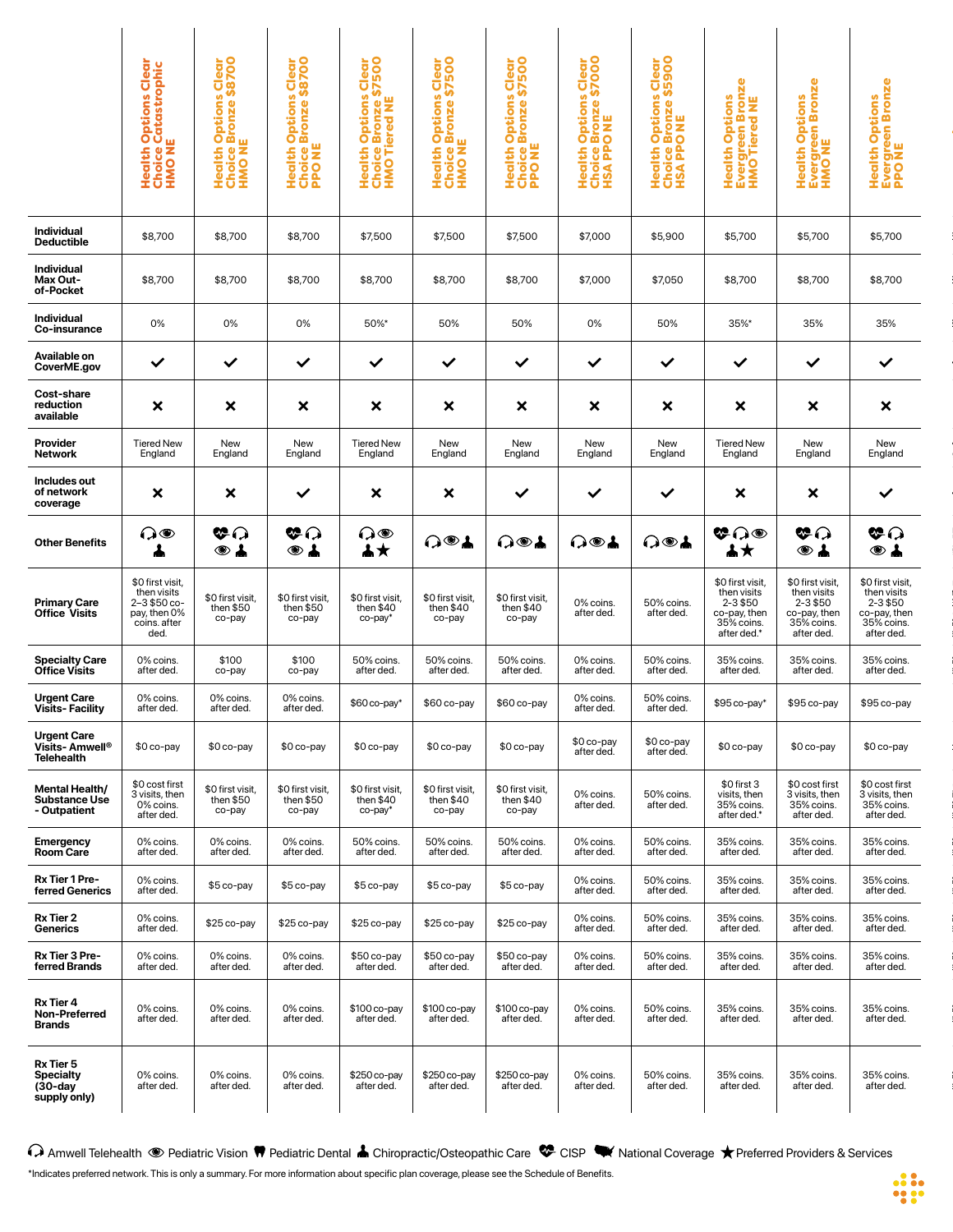| $\frac{1}{2} \left( \frac{1}{2} \right) \left( \frac{1}{2} \right) \left( \frac{1}{2} \right) \left( \frac{1}{2} \right) \left( \frac{1}{2} \right) \left( \frac{1}{2} \right) \left( \frac{1}{2} \right) \left( \frac{1}{2} \right) \left( \frac{1}{2} \right) \left( \frac{1}{2} \right) \left( \frac{1}{2} \right) \left( \frac{1}{2} \right) \left( \frac{1}{2} \right) \left( \frac{1}{2} \right) \left( \frac{1}{2} \right) \left( \frac{1}{2} \right) \left( \frac$                                                                        | <b>Heal</b><br>Hund<br>Hund                                                             | │ ¥Č\$º│ ¥Č\$₩│ ¥Čº¥ │ ¥Čº¥│ ¥Čº                                                                                                                                                                      |                                                                                                                                                                    | ទី ១ ៥                                                                                               |                                                                                                                                                                                                                          | سا ون<br>ς @ iΞ                                                                     | Clear<br>500<br>ိမ်း<br>$\mathbf{z} \circ \mathbf{z}$<br>エロエー                                 | $\bar{g}$ o<br>ှိ ဟ<br><b>ASS</b>         | $\frac{2}{5}$ $\frac{5}{5}$<br>ដ្ឋីទីន<br>ŎĔĔ<br>ŖŔĨĔ<br>Healt<br>Kata<br>HMO                                                                                                                                                                                                                                                                                                                                                  | $2\pi$<br>IYI                                  |                                                                |  |
|---------------------------------------------------------------------------------------------------------------------------------------------------------------------------------------------------------------------------------------------------------------------------------------------------------------------------------------------------------------------------------------------------------------------------------------------------------------------------------------------------------------------------------------------------|-----------------------------------------------------------------------------------------|-------------------------------------------------------------------------------------------------------------------------------------------------------------------------------------------------------|--------------------------------------------------------------------------------------------------------------------------------------------------------------------|------------------------------------------------------------------------------------------------------|--------------------------------------------------------------------------------------------------------------------------------------------------------------------------------------------------------------------------|-------------------------------------------------------------------------------------|-----------------------------------------------------------------------------------------------|-------------------------------------------|--------------------------------------------------------------------------------------------------------------------------------------------------------------------------------------------------------------------------------------------------------------------------------------------------------------------------------------------------------------------------------------------------------------------------------|------------------------------------------------|----------------------------------------------------------------|--|
| Individual<br>Deductible                                                                                                                                                                                                                                                                                                                                                                                                                                                                                                                          | \$5,700                                                                                 | \$5,500                                                                                                                                                                                               | \$5,500                                                                                                                                                            | \$4,500                                                                                              | \$3,500                                                                                                                                                                                                                  | $\frac{1}{2}$ \$3,500                                                               | \$3,500                                                                                       | \$3,500                                   | \$3,000                                                                                                                                                                                                                                                                                                                                                                                                                        | \$3,000                                        | \$2,500                                                        |  |
| <b>Contract Contract Contract Contract</b><br>Individual<br>Max Out-<br>of-Pocket                                                                                                                                                                                                                                                                                                                                                                                                                                                                 | \$8,700                                                                                 | \$7,500                                                                                                                                                                                               | \$7,500                                                                                                                                                            | \$7,000                                                                                              | \$7,000                                                                                                                                                                                                                  | \$8,700                                                                             | \$8,700                                                                                       | \$8,700                                   | \$7,500                                                                                                                                                                                                                                                                                                                                                                                                                        | \$7,500                                        | \$7,500                                                        |  |
| and the state of the state of the<br>Individual<br>Co-insurance                                                                                                                                                                                                                                                                                                                                                                                                                                                                                   | 35%                                                                                     | $30\%$ *                                                                                                                                                                                              | 30%                                                                                                                                                                | 20%                                                                                                  | 10%                                                                                                                                                                                                                      | 40%*                                                                                | 40%                                                                                           | 40%                                       | 40%*                                                                                                                                                                                                                                                                                                                                                                                                                           | 40%                                            | 40%                                                            |  |
| Available on<br>CoverME.gov                                                                                                                                                                                                                                                                                                                                                                                                                                                                                                                       |                                                                                         |                                                                                                                                                                                                       |                                                                                                                                                                    |                                                                                                      |                                                                                                                                                                                                                          |                                                                                     |                                                                                               |                                           |                                                                                                                                                                                                                                                                                                                                                                                                                                |                                                |                                                                |  |
|                                                                                                                                                                                                                                                                                                                                                                                                                                                                                                                                                   |                                                                                         | $\mathsf{x}$                                                                                                                                                                                          | $\mathsf{x}$ $\mathsf{x}$ $\mathsf{x}$                                                                                                                             |                                                                                                      |                                                                                                                                                                                                                          | $\sim$ $\sim$ $\sim$ $\sim$                                                         | $\checkmark$                                                                                  | $\boldsymbol{\vee}$                       | $\checkmark$                                                                                                                                                                                                                                                                                                                                                                                                                   |                                                |                                                                |  |
| <b>Cost-share</b><br>reduction<br>available<br>$\frac{1}{2} \left( \frac{1}{2} \right) \left( \frac{1}{2} \right) \left( \frac{1}{2} \right) \left( \frac{1}{2} \right) \left( \frac{1}{2} \right) \left( \frac{1}{2} \right) \left( \frac{1}{2} \right) \left( \frac{1}{2} \right) \left( \frac{1}{2} \right) \left( \frac{1}{2} \right) \left( \frac{1}{2} \right) \left( \frac{1}{2} \right) \left( \frac{1}{2} \right) \left( \frac{1}{2} \right) \left( \frac{1}{2} \right) \left( \frac{1}{2} \right) \left( \frac$                         |                                                                                         | $\mathsf{x}$                                                                                                                                                                                          | $\mathsf{X}$                                                                                                                                                       | $\mathsf{x}$                                                                                         | $\mathsf{X}$                                                                                                                                                                                                             | $\sim$ $\sim$                                                                       | $\checkmark$                                                                                  | $\sim$ $\sim$ $\sim$                      | $\checkmark$ .                                                                                                                                                                                                                                                                                                                                                                                                                 |                                                | $\sim$                                                         |  |
| Provider<br>Network<br>$\frac{1}{2} \left( \frac{1}{2} \right) \left( \frac{1}{2} \right) \left( \frac{1}{2} \right) \left( \frac{1}{2} \right) \left( \frac{1}{2} \right) \left( \frac{1}{2} \right) \left( \frac{1}{2} \right) \left( \frac{1}{2} \right) \left( \frac{1}{2} \right) \left( \frac{1}{2} \right) \left( \frac{1}{2} \right) \left( \frac{1}{2} \right) \left( \frac{1}{2} \right) \left( \frac{1}{2} \right) \left( \frac{1}{2} \right) \left( \frac{1}{2} \right) \left( \frac$                                                 | New<br>England                                                                          | Tiered New<br>England                                                                                                                                                                                 | New<br>England                                                                                                                                                     | New<br>England                                                                                       | New<br>England                                                                                                                                                                                                           | Tiered New<br>England                                                               | <b>New</b><br>England                                                                         | National                                  | Tiered New<br>England                                                                                                                                                                                                                                                                                                                                                                                                          | New<br>England                                 | New<br>England<br>the control of the control of the control of |  |
| Includes out<br>of network<br>coverage                                                                                                                                                                                                                                                                                                                                                                                                                                                                                                            |                                                                                         | $\mathsf{x}$                                                                                                                                                                                          | $\mathsf{x}$ $\mathsf{x}$ $\mathsf{x}$ $\mathsf{x}$                                                                                                                |                                                                                                      |                                                                                                                                                                                                                          |                                                                                     | $\mathsf{x}$                                                                                  | $\sim$                                    | $\mathsf{X}$                                                                                                                                                                                                                                                                                                                                                                                                                   | $\mathsf{x}$                                   | $\mathsf{x}$                                                   |  |
| <b>Contract Contract Contract Contract</b><br><b>Other Benefits</b><br>$\frac{1}{2} \left( \frac{1}{2} \right) \left( \frac{1}{2} \right) \left( \frac{1}{2} \right) \left( \frac{1}{2} \right) \left( \frac{1}{2} \right) \left( \frac{1}{2} \right) \left( \frac{1}{2} \right) \left( \frac{1}{2} \right) \left( \frac{1}{2} \right) \left( \frac{1}{2} \right) \left( \frac{1}{2} \right) \left( \frac{1}{2} \right) \left( \frac{1}{2} \right) \left( \frac{1}{2} \right) \left( \frac{1}{2} \right) \left( \frac{1}{2} \right) \left( \frac$ | <b>HGU</b>                                                                              | $  \bullet \Omega \circledcirc  $<br>▲★                                                                                                                                                               | $\blacksquare$<br>$\overline{\phantom{a}}$                                                                                                                         |                                                                                                      | $\begin{array}{ c c c c c }\hline \textbf{v}{\Omega} & \textbf{v}{\Omega} & \textbf{v}{\Omega} & \textbf{v} \\ \hline \textbf{v}{\mathbf{a}} & \textbf{v}{\mathbf{a}} & \textbf{a}{\mathbf{b}} & \textbf{v} \end{array}$ |                                                                                     | ∩⊛∔                                                                                           |                                           | $\begin{array}{ c c c c }\hline \textbf{A} & \textbf{A} & \textbf{B} & \textbf{B} & \textbf{B} \ \hline \textbf{A} & \textbf{A} & \textbf{A} & \textbf{B} & \textbf{B} & \textbf{B} \ \hline \textbf{A} & \textbf{A} & \textbf{A} & \textbf{B} & \textbf{B} & \textbf{B} & \textbf{B} & \textbf{B} \ \hline \textbf{A} & \textbf{A} & \textbf{B} & \textbf{B} & \textbf{B} & \textbf{B} & \textbf{B} & \textbf{B} & \textbf{B$ |                                                | $\sim$                                                         |  |
| <b>Primary Care<br/>Office Visits</b>                                                                                                                                                                                                                                                                                                                                                                                                                                                                                                             | \$0 first visit,<br>then visits<br>2-3 \$50<br>co-pay, then<br>35% coins.<br>after ded. | \$0 first visit,<br>then \$30<br>co-pay*                                                                                                                                                              | $$0$ first visit,<br>then $$30$<br>co-pay                                                                                                                          | 20% coins. 10% coins.<br>after ded. after ded.                                                       |                                                                                                                                                                                                                          | co-pay*                                                                             | \$0 first visit, \$0 first visit, \$0 first visit,<br>then \$30 then \$30 then \$30<br>co-pay | co-pay                                    | \$0 first visit,<br>then \$30<br>co-pay*                                                                                                                                                                                                                                                                                                                                                                                       | \$0 first visit,<br>then \$30<br>co-pay        | $\frac{1}{2}$ \$0 first visit<br>then \$20<br>co-pay           |  |
| Specialty Care<br>Office Visits                                                                                                                                                                                                                                                                                                                                                                                                                                                                                                                   | 35% coins.<br>after ded.                                                                | \$60 co-pay \$60 co-pay                                                                                                                                                                               |                                                                                                                                                                    | 20% coins. 10% coins.<br>after ded. after ded.                                                       |                                                                                                                                                                                                                          |                                                                                     |                                                                                               |                                           | \$60 co-pay   \$60 co-pay   \$60 co-pay   \$50 co-pay                                                                                                                                                                                                                                                                                                                                                                          | 550 co-pay \$                                  | 40% coins.<br>after ded.                                       |  |
| Urgent Care<br>Visits- Facility                                                                                                                                                                                                                                                                                                                                                                                                                                                                                                                   |                                                                                         | $$95$ co-pay $  $40$ co-pay* $  $40$ co-pay                                                                                                                                                           |                                                                                                                                                                    | 20% coins. 10% coins.<br>after ded. after ded.                                                       |                                                                                                                                                                                                                          |                                                                                     |                                                                                               |                                           | \$40 co-pay*   \$40 co-pay   \$40 co-pay   \$95 co-pay*   \$95 co-pay   \$95 co-pay                                                                                                                                                                                                                                                                                                                                            |                                                |                                                                |  |
| Urgent Care<br>Visits- Amwell® \$0 co-pay \$0 co-pay \$0 co-pay  <br>Telehealth                                                                                                                                                                                                                                                                                                                                                                                                                                                                   |                                                                                         |                                                                                                                                                                                                       |                                                                                                                                                                    | $$0 co-pay$ $$0 co-pay$ after ded. after ded.                                                        |                                                                                                                                                                                                                          |                                                                                     |                                                                                               |                                           | \$0co-pay   \$0co-pay   \$0co-pay   \$0co-pay   \$0co-pay   \$0co-pay                                                                                                                                                                                                                                                                                                                                                          |                                                |                                                                |  |
| Mental Health/<br>Substance Use<br>- Outpatient                                                                                                                                                                                                                                                                                                                                                                                                                                                                                                   | \$0 cost first<br>3 visits, then<br>35% coins.<br>after ded.                            | \$0 first visit,<br>then \$30<br>co-pay*                                                                                                                                                              | \$0 first visit,<br>then \$30<br>co-pay                                                                                                                            | 20% coins.<br>after ded.                                                                             | 10% coins.<br>after ded.                                                                                                                                                                                                 | $\begin{array}{ c } \n\hline\n\end{array}$ \$0 first visit,<br>then \$30<br>co-pay* | $$0$ first visit,<br>then \$30<br>co-pay                                                      | $$0$ first visit,<br>then \$30<br>co-pay* | $$0 \text{ first } 3$<br>visits, then<br>$$30 \text{ co-pay}^*$<br>$$30 \text{ co-pay}^*$<br>$$30 \text{ co-pay}$<br>$$30 \text{ co-pay}$<br>$$20 \text{ co-pay}$                                                                                                                                                                                                                                                              |                                                |                                                                |  |
| $\begin{tabular}{ll} \multicolumn{2}{c} {\textbf{1}} & \multicolumn{2}{c} {\textbf{1}} & \multicolumn{2}{c} {\textbf{1}} \\ \multicolumn{2}{c} {\textbf{2}} & \multicolumn{2}{c} {\textbf{3}} & \multicolumn{2}{c} {\textbf{4}} \\ \multicolumn{2}{c} {\textbf{4}} & \multicolumn{2}{c} {\textbf{5}} & \multicolumn{2}{c} {\textbf{6}} \\ \multicolumn{2}{c} {\textbf{5}} & \multicolumn{2}{c} {\textbf{6}} & \multicolumn{2}{c} {\textbf{6}} \\ \multicolumn{2}{c} {\textbf{6}} & \multicolumn$<br>Emergency<br>Room Care                        | the control of the control of the<br>35% coins.<br>after ded.                           | 30% coins.<br>after ded.                                                                                                                                                                              | 30% coins.<br>after ded.                                                                                                                                           | 20% coins. 10% coins.<br>after ded. after ded.                                                       |                                                                                                                                                                                                                          | $\begin{vmatrix} 40\% \text{ coins.} \\ \text{after ded.} \end{vmatrix}$            |                                                                                               |                                           | 40% coins. 40% coins. 50% coins.<br>after ded. after ded. after ded.                                                                                                                                                                                                                                                                                                                                                           | 50% coins. 40% coins.<br>after ded. after ded. | the control of the control of the control of                   |  |
| Rx Tier 1 Pre-<br>ferred Generics                                                                                                                                                                                                                                                                                                                                                                                                                                                                                                                 | 35% coins.<br>after ded.                                                                | $$5$ co-pay $$5$ co-pay                                                                                                                                                                               |                                                                                                                                                                    | 20% coins. 10% coins.<br>after ded. after ded.                                                       |                                                                                                                                                                                                                          |                                                                                     |                                                                                               |                                           | \$5 co-pay \$5 co-pay \$5 co-pay \$5 co-pay \$5 co-pay \$5 co-pay                                                                                                                                                                                                                                                                                                                                                              |                                                | and the control of the control of                              |  |
| Rx Tier 2<br>Generics                                                                                                                                                                                                                                                                                                                                                                                                                                                                                                                             | 35% coins.<br>after ded.                                                                | \$25 co-pay \$25 co-pay 20% coins.<br>after ded. after ded. after ded.                                                                                                                                |                                                                                                                                                                    |                                                                                                      |                                                                                                                                                                                                                          |                                                                                     |                                                                                               |                                           | │ \$25 co-pay │ \$25 co-pay │ \$25 co-pay │ \$30 co-pay │ \$30 co-pay │ \$30 co-pay                                                                                                                                                                                                                                                                                                                                            |                                                |                                                                |  |
| Rx Tier 3 Pre-<br>ferred Brands                                                                                                                                                                                                                                                                                                                                                                                                                                                                                                                   | 35% coins.<br>after ded.                                                                | $$50$ co-pay $$50$ co-pay                                                                                                                                                                             |                                                                                                                                                                    | <u> 1989 - John Stein, Amerikaansk politiker (</u><br>20% coins. 10% coins.<br>after ded. after ded. |                                                                                                                                                                                                                          |                                                                                     | $\frac{1}{2}$ \$50 co-pay $\frac{1}{2}$ \$50 co-pay $\frac{1}{2}$ \$50 co-pay $\frac{1}{2}$   |                                           | 40% coins.<br>after ded.                                                                                                                                                                                                                                                                                                                                                                                                       | 40% coins. 40% coins.<br>after ded. after ded. |                                                                |  |
|                                                                                                                                                                                                                                                                                                                                                                                                                                                                                                                                                   |                                                                                         |                                                                                                                                                                                                       |                                                                                                                                                                    |                                                                                                      |                                                                                                                                                                                                                          |                                                                                     |                                                                                               |                                           |                                                                                                                                                                                                                                                                                                                                                                                                                                |                                                |                                                                |  |
| Rx Tier 4<br>Non-Preferred<br>Brands                                                                                                                                                                                                                                                                                                                                                                                                                                                                                                              | 35% coins.<br>after ded.                                                                | 30% coins. 30% coins. 20% coins. 10% coins. \$100 co-pay \$100 co-pay \$100 co-pay \$100 co-pay 50% coins.<br>after ded. after ded. after ded. after ded. after ded. after ded. after ded. after ded. |                                                                                                                                                                    |                                                                                                      |                                                                                                                                                                                                                          |                                                                                     |                                                                                               |                                           |                                                                                                                                                                                                                                                                                                                                                                                                                                | 50% coins. 50% coins.<br>after ded. after ded. |                                                                |  |
| Rx Tier 5<br>Specialty<br>(30-day<br>supply only)                                                                                                                                                                                                                                                                                                                                                                                                                                                                                                 | 35% coins.<br>after ded.                                                                | 50% coins.<br>after ded.                                                                                                                                                                              | 50% coins. 20% coins. 10% coins. \$250 co-pay \$250 co-pay \$250 co-pay 50% coins.<br>after ded. after ded. after ded. after ded. after ded. after ded. after ded. |                                                                                                      |                                                                                                                                                                                                                          |                                                                                     |                                                                                               |                                           |                                                                                                                                                                                                                                                                                                                                                                                                                                | 50% coins.<br>after ded.                       | 50% coins.<br>after ded.                                       |  |
|                                                                                                                                                                                                                                                                                                                                                                                                                                                                                                                                                   |                                                                                         |                                                                                                                                                                                                       |                                                                                                                                                                    |                                                                                                      |                                                                                                                                                                                                                          |                                                                                     |                                                                                               |                                           |                                                                                                                                                                                                                                                                                                                                                                                                                                |                                                |                                                                |  |

C Amwell Telehealth <sup>●</sup> Pediatric Vision ♥ Pediatric Dental ▲ Chiropractic/Osteopathic Care <sup>●</sup> CISP → National Coverage ★ Preferred Providers & Services